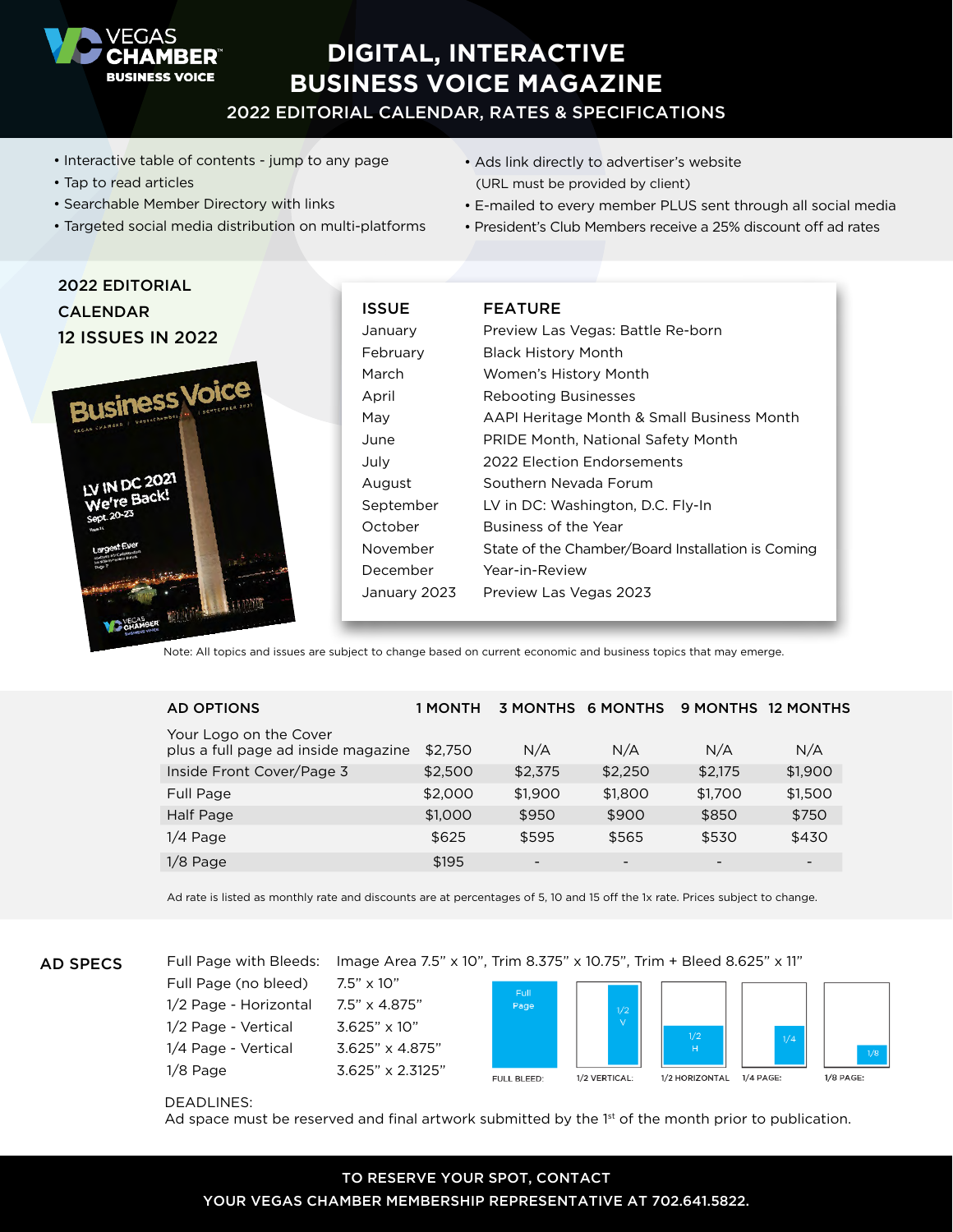

# **WEBSITE & NEW E-NEWSLETTER**

2022 RATES & SPECIFICATIONS

**VegasChamber.com** is the place where professionals go to for business-to-business communication and resources. This is an exciting opportunity to set your business apart, get high visibility and target the local community!



# Vegas Chamber Website

- Page Views: Approx. 323,000 ( 20% increase YOY)
- Unique Page Views: Approx. 276,000
	-
- 
- 
- Number of Sessions: Approx. 189,000
- New Users in 2021: Approx. 133,000 (26% increase YOY)
	- (as of 12.31.21)

| Ad Type                                 | 1 MONTH | 3 MONTHS 6 MONTHS |       | <b>12 MONTHS</b> |
|-----------------------------------------|---------|-------------------|-------|------------------|
| Website Banner                          | \$149   | \$140             | \$135 | \$130            |
| Website Box                             | \$119   | \$113             | \$107 | \$101            |
| Weekly E-Newsletter Top Banner          | \$625   | \$594             | \$562 | \$531            |
| Weekly E-Newsletter Bottom Banner \$400 |         | \$380             | \$360 | \$340            |

Ad rate is listed as monthly rate and discounts are at percentages of 5, 10 and 15 off the 1x rate. Prices subject to change.

# DIGITAL AD SPECS

## WEBSITE BANNER

- Size 728 px (W) x 90 px (H)
- Links directly to client-provided URL
- Ads run in random rotation

## **NEW!** E-NEWSLETTER BANNER

- Size 728 px (W) x 90 px (H)
- Links directly to client-provided URL



# WEBSITE BOX

- Size 300 px (W) x 250 px (H)
- Links directly to client-provided URL
- Ads run in random rotation



DIGITAL AD SPECS:

- Standard format: jpg or gif
- Loading files from cross-domains is not permitted for security reasons
- All creative is subject to approval
- "Rich Media" ads are not permitted This includes floating, expandable and tandem advertisements.

#### DEADLINES:

Art and URL must be submitted to the Vegas Chamber by the 1st of the month prior to ad run.

For editorial and advertising information, contact Joyce Goedeke at: Office 702.586.3828 Email jgoedeke@vegaschamber.com

#### Subject to change